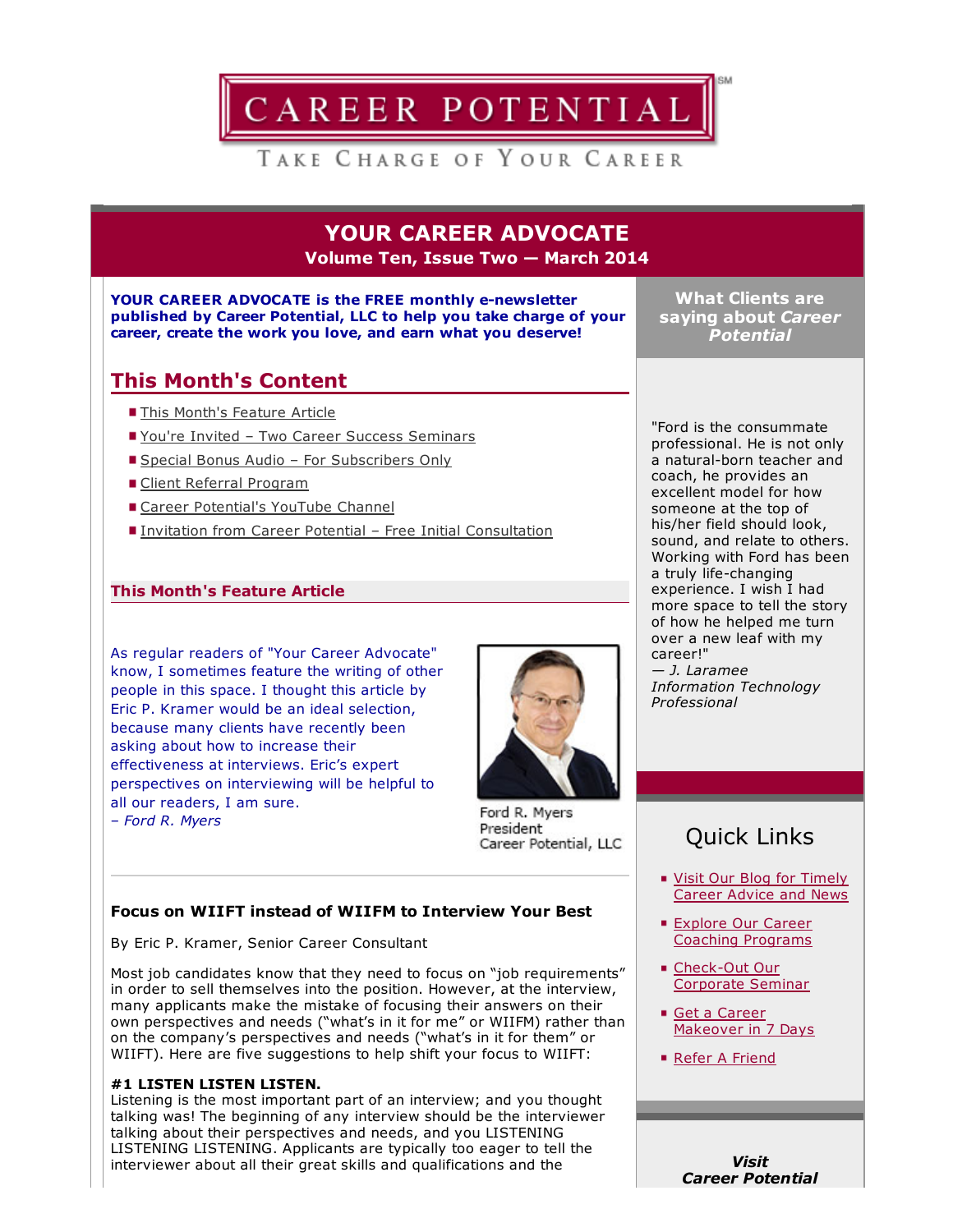wonderful things they've achieved at prior jobs. This prevents the candidate from learning what specific attributes they possess that would be of most benefit to the company.

#### #2 Forget, initially, why you want the job and why it's a good opportunity for you.

WIIFT is based on a total focus on the company, the job, and what you can do to make the organization more successful. Talk as if you "live to serve," and as though your mission is to improve their bottom line. Once you've convinced the employer that you're the best candidate and they want to offer you the position, you can shift the focus to your needs – to topics such as salary, health care, vacation, etc. But if you focus on these items too early, you'll appear too self-serving and not motivated to actually perform the duties for which you'll be hired.

#3 Be specific about WIIFT, and don't leave them guessing.

Your attitude should be (and you should keep repeating), "Hire me, and here's what will be in it for you!" Too many applicants simply talk about their background, skills and experience – and just answer a series of interview questions. For example, rather than saying, "I have experience with Microsoft products," say "I know Power Point very well, which means that I can produce all the presentations you mentioned that you need every month!" (You got this tidbit from LISTENING LISTENING LISTENING). See the difference? You went from, "I have experience with Microsoft products" to a major WIIFT statement!

#### #4 WIIFT is mostly based on making the Hiring Manager's life easier.

The hiring manager will say all sorts of nice things about the job and the company. But how will you be serving the needs of customers and helping to grow the company? Bottom line, she's hiring you to make her life better and easier! What does she need specifically? Is it more organization or productivity? More problems solved or sales increased? Does she need a troubled division or team fixed, quality improved, less hassle from her boss? Once you know her specific needs and problems (also known as "pain points"), make it very clear how you'll solve those problems and address those needs. This is WIIFT on steroids!

#### #5 Come prepared with a plan.

It's not enough simply to talk about what you'll do for the company. Instead, present a 30/60 day strategic action plan. Companies love candidates with a plan. So, in writing, show them your goals for the first 30 days and 60 days. This communicates how you'll add value quickly to the company, and just how you'll do it. If you need help creating your presentation, go to [www.interviewbest.com](http://www.interviewbest.com/) for guidance on this subject.

Ultimately, your job search is all about WIIFM. But to land the job you want, you have to strongly present WIIFT first. Once the employer determines that you're the best choice, you'll be in a much better negotiating position – and you'll get a larger helping of WIIFM!

#### About the author:

Eric P. Kramer is a published author and Founder of Innovative Career Strategies (ICS). ICS is in the forefront of using innovative strategies to help career-minded professionals managed their careers and find new jobs. With a background in software development and career management, Eric is constantly searching for, using, and evaluating new career management strategies.

You're Invited – Two Career Success Seminars – Mar. 2014

*Event #1 – Wednesday, March 19, 2014*

LEARN TO WIN INTERVIEWS AND LAND THE JOB -- FROM A

#### *Today!*

#### [www.careerpotential.com](http://www.careerpotential.com/)

For Premier Career Success Programs, Products and Services

Direct: 1-610-649-1778 Toll-Free: 1-888-967-5762



Click Here to [Learn](http://getthejobbook.com/) More



Click Here to [View](http://www.youtube.com/user/careerpotential)

#### *Take Our Free Career* **GPS** Self-Assessment!



Click Here to [Start](http://careerpotential.com/online-search-tools/career-gps-assessment/)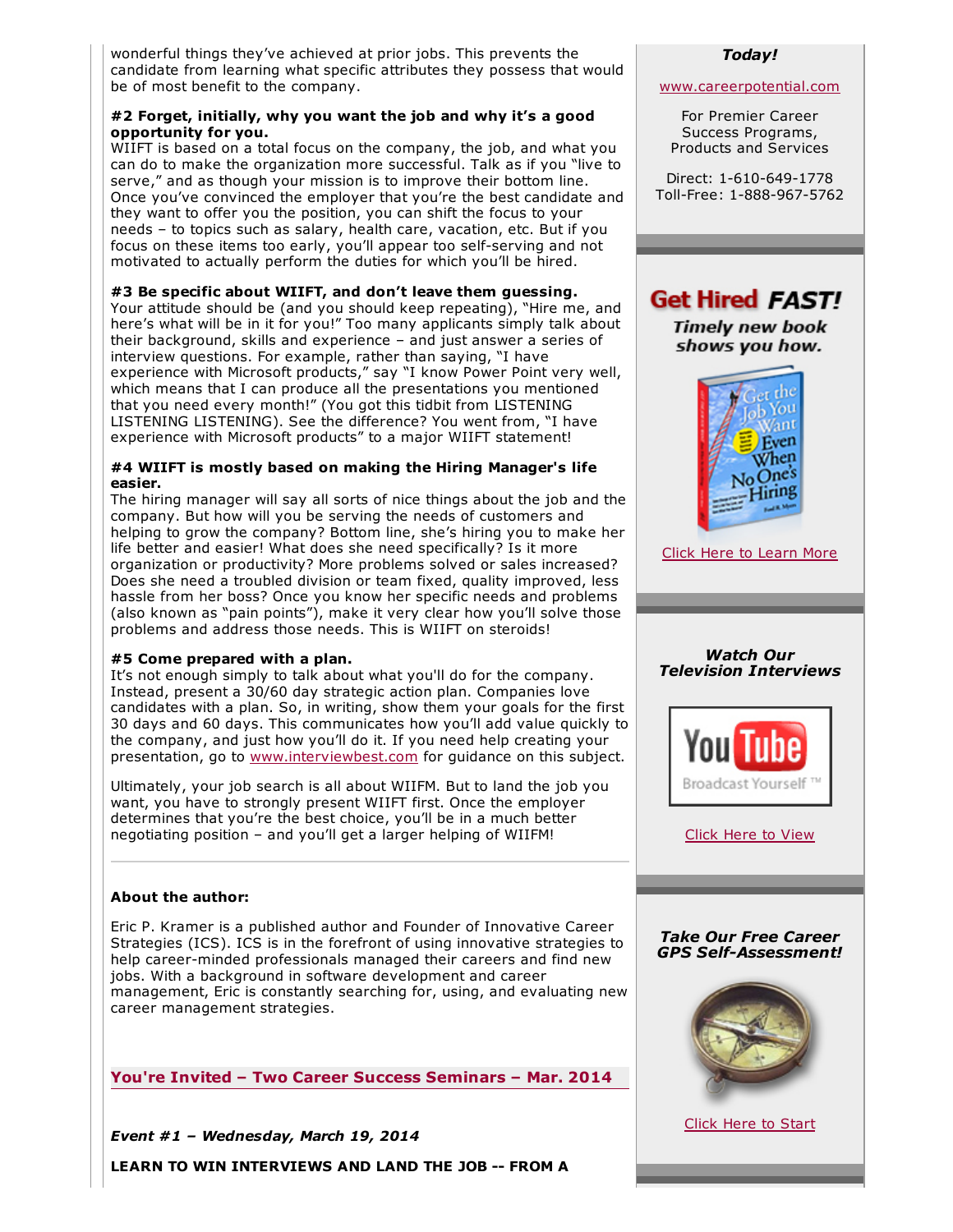#### NATIONALLY-KNOWN INTERVIEW EXPERT

Interviews are difficult to come by and each is a critical opportunity you cannot afford to squander. There is a great deal of information written about interviewing, but most of it is well-worn and very basic. You need to know more advanced strategies to win interviews in this competitive job marketplace.

Join Eric P. Kramer, award winning interview book author, to learn advanced strategies you can put to immediate use in your next interview.

Learn important information, such as:

- The critical first question you should ask in all your interviews
- The one best interview question of all time
- **How to address potential job-losing issues, like age and short**term employment
- How to tell stories and give examples for maximum impact
- How to overcome your number one interview challenge
- How to develop your "phrase that pays"

This presentation is guaranteed to give you strategies that will have an immediate and dramatic impact on your next interview. Don't miss this presentation and jeopardize your chances of winning your next interview and landing the job.

Seats are limited, so register now!

#### Here are the details:

DATE: Wednesday, March 19, 2014 TIME: 6:30pm to 9:30pm SPONSOR: Philadelphia Area Great Careers Group PRESENTER: Eric P. Kramer, Career Expert INVESTMENT: \$20.00 (pay with your online registration) WHO: Everyone is welcome! LOCATION: Bartley Hall, Room 2001, Villanova University, Villanova, PA (Corner of Lancaster and Ithan Avenues) REGISTRATION: Advanced registration is required and seats are limited. [Click](http://www.meetup.com/Philadelphia-Area-Great-Careers-Group/events/169056602/?a=co1.1_grp&rv=co1.1) here **DIRECTIONS:** Click here for [directions](http://www1.villanova.edu/villanova/admission/visit/maps.html) QUESTIONS: Call Eric at (610) 420-4158 or e-mail [epkramer@gmail.com](mailto:epkramer@gmail.com) **NOTE:** You will need to register as a member of [www.MeetUp.com](http://www.meetup.com/) (free) in order to sign-up for this event. Do this at http://www.meetup.com/Philadelphia-Area-Great-Careers-Group by clicking the "Join Us" button at the top-right section of the web page.

#### About the presenter:

Eric P. Kramer is a published author and Founder of Innovative Career Strategies (ICS). ICS is in the forefront of using innovative strategies to help career-minded professionals managed their careers and find new jobs. With a background in software development and career management, Eric is constantly searching for, using, and evaluating new career management strategies.

#### *Event #2 – Thursday, March 27, 2014*

ACCOMPLISHMENT STORIES – YOUR MOST POWERFUL TOOL TO GET THE JOB OFFER

Remember a time when you heard a friend or colleague tell a memorable story? You can probably still recall some of the details about that story long after it was shared. Good storytelling creates a vivid picture and a positive response in the listener's mind. Utilizing stories to



### **Forward E-Newsletter**

If you think a friend or colleague would enjoy "Your Career Advocate," please forward this edition to them.

#### *Subscribe to Our Mailing List*

If a friend or colleague forwarded this edition of "Your Career Advocate" to you, you can subscribe to our newsletter mailing list by visiting this [page](http://careerpotential.com/career-potential/) and downloading our Free Special Report from the left-hand side of the page.

#### *Connect With Ford R. Myers*

Follow Ford on these Social Networks

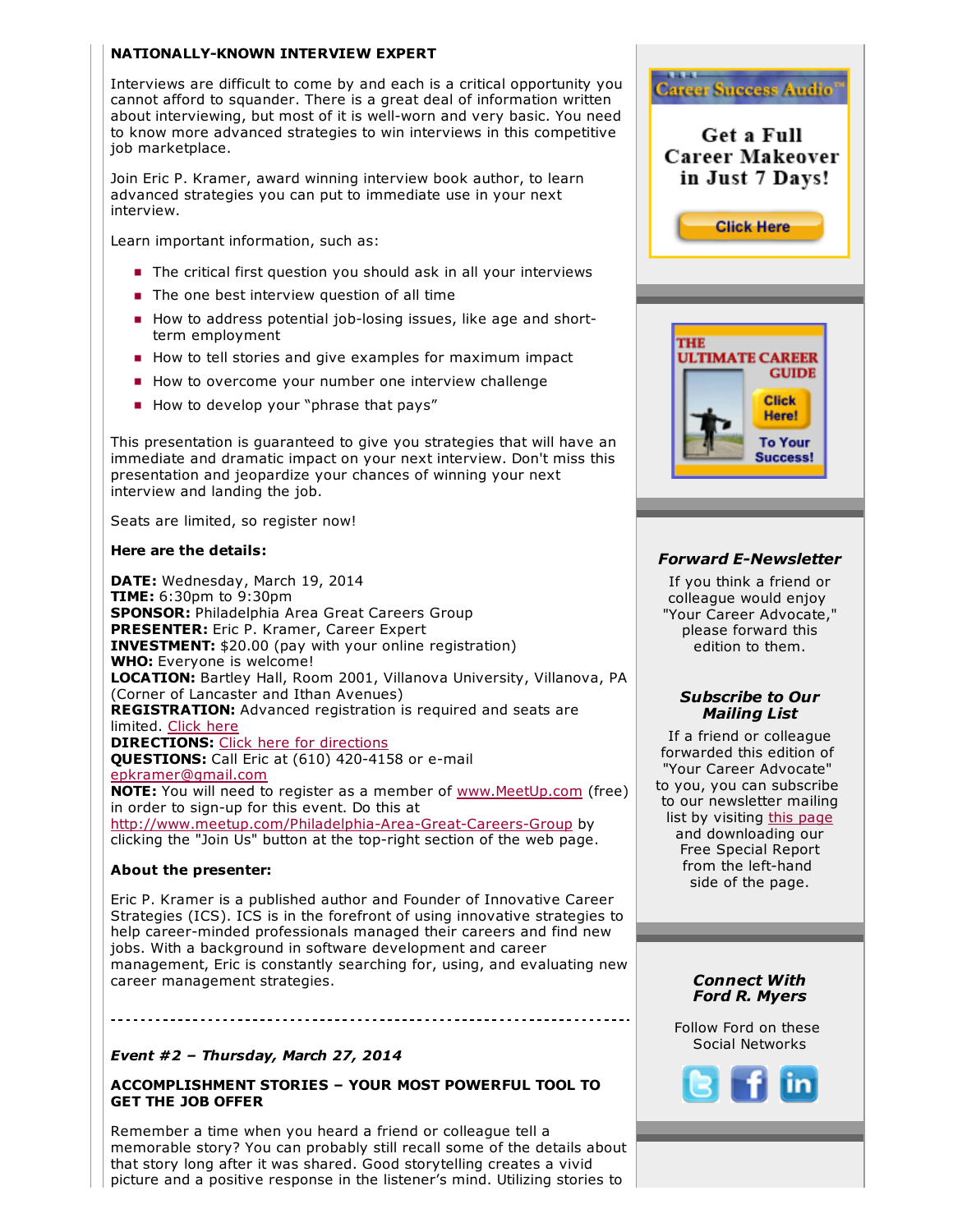enhance your job search is a skill that is often overlooked. Yet, without powerful accomplishment stories to tell prospective employers, you have almost nothing to "sell." When you can effectively tie your accomplishment stories directly to the employer's needs and problems, you will most likely get a job offer!

Many of us feel that the stories about our work life are not interesting. Others struggle to come-up with any accomplishment stories in the first place. This seminar will show you exactly how to identify and develop your own compelling accomplishment stories – stories that will become your most powerful "selling tools."

Attend this presentation and you will learn to:

- Master the structure and components of a good accomplishment story.
- **Succinctly tell a compelling accomplishment story.**
- **Match your accomplishment stories directly with the company's** needs and problems.
- **EXECO** Leverage accomplishment stories as the most critical tool in the job search process.
- Uncover your own "hidden" accomplishment stories. (You will develop actual accomplishment stories at this workshop).
- **Summarize your accomplishment stories into "bullet statements"** for your resume.
- Weave your accomplishment stories seamlessly into the interview.
- Recognize the "prompts" to respond with an accomplishment story.

Seats are limited, so register now!

#### Here are the details:

DATE: Thursday, March 27, 2014 TIME: 9:00am to 11:30am SPONSOR: Career Potential, LLC PRESENTER: Ford R. Myers, President of Career Potential, LLC INVESTMENT: \$25.00 (pay with your online registration) WHO: Everyone is welcome! LOCATION: Radnor Financial Center, 150 N. Radnor-Chester Road, Suite F-200, Radnor, PA REGISTRATION: Advanced registration is required and seats are limited. Visit: [www.careerpotential.com/signup/](http://www.careerpotential.com/signup/) **DIRECTIONS: [Click](http://careerpotential.com/contact-career-potential/directions-radnor/) here** QUESTIONS: Call Ford at (610) 649-1778 or e-mail [contact@careerpotential.com](mailto:contact@careerpotential.com)

#### About the presenter:

Ford R. Myers is President of Career Potential, LLC. His firm helps clients take charge of their careers, create the work they love, and earn what they deserve! Ford has held senior consulting positions at three of the nation's largest career service firms. His articles and interviews have appeared in many national magazines and newspapers, and he has conducted presentations at numerous companies, associations and universities. In addition, Ford has been a frequent guest on television and radio programs across the country. He is author of two books: *"Get The Job You Want, Even When No One's Hiring" and "The Ultimate Career Guide."*

These events are also opportunities to make new networking contacts, and get some of your career questions answered!

If you'd like to improve your career situation, you'll find these presentations to be particularly relevant and helpful.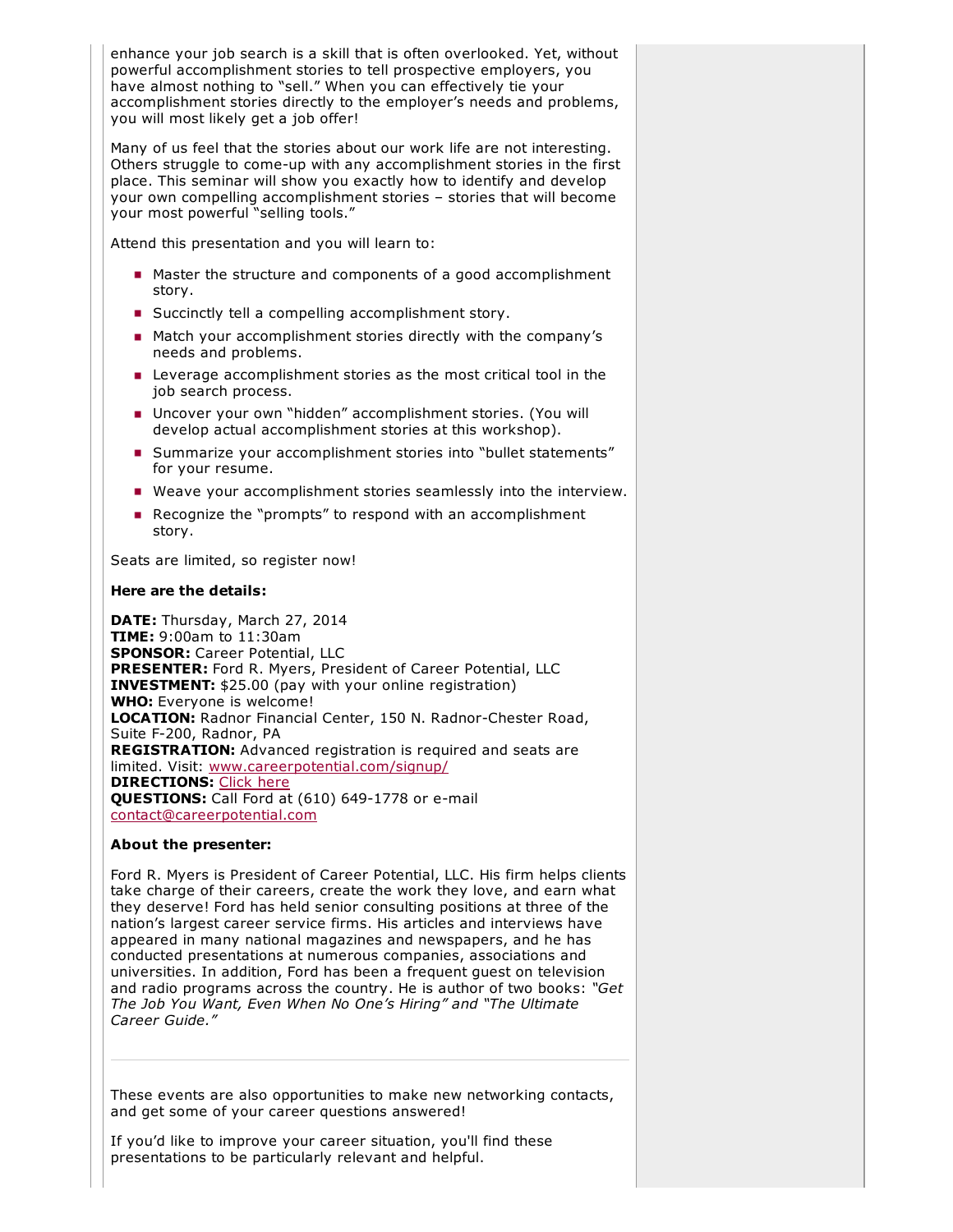Please pass this invitation along to anyone else who might benefit from these powerful seminars.

Special Bonus Audio – For Subscribers Only

#### "The 12 Habits of Highly-Successful Job Seekers in a Down Market"

The most popular (and possibly the most powerful) teleseminar I've ever conducted is called "The 12 Habits of Highly-Successful Job Seekers in a Down Market." Some subscribers to this e-newsletter have already heard the program – while others have been requesting that I offer it again. So as a special bonus this month, here it is! Just click the button below, turn-up your computer's speakers, and enjoy listening to the recording!



#### Client Referral Program

Here at Career Potential, LLC, most of our business comes through referrals. To encourage this process, we offer an incentive in the form of a "Referral Bonus." Each time you refer someone who becomes a career coaching client, we'll reward you with a generous American Express gift card! For details, please contact Career Potential.

Career Potential's YouTube Channel

Did you know that Career Potential, LLC has its own YouTube channel? Check it out, and watch all our TV interviews and educational presentations online. It's FREE, and you'll learn quite a lot by watching. Just



visit: <http://www.youtube.com/user/careerpotential> and access all the video segments. Below is one of them for you to enjoy.



Invitation from Career Potential – Complimentary Initial **Consultation**